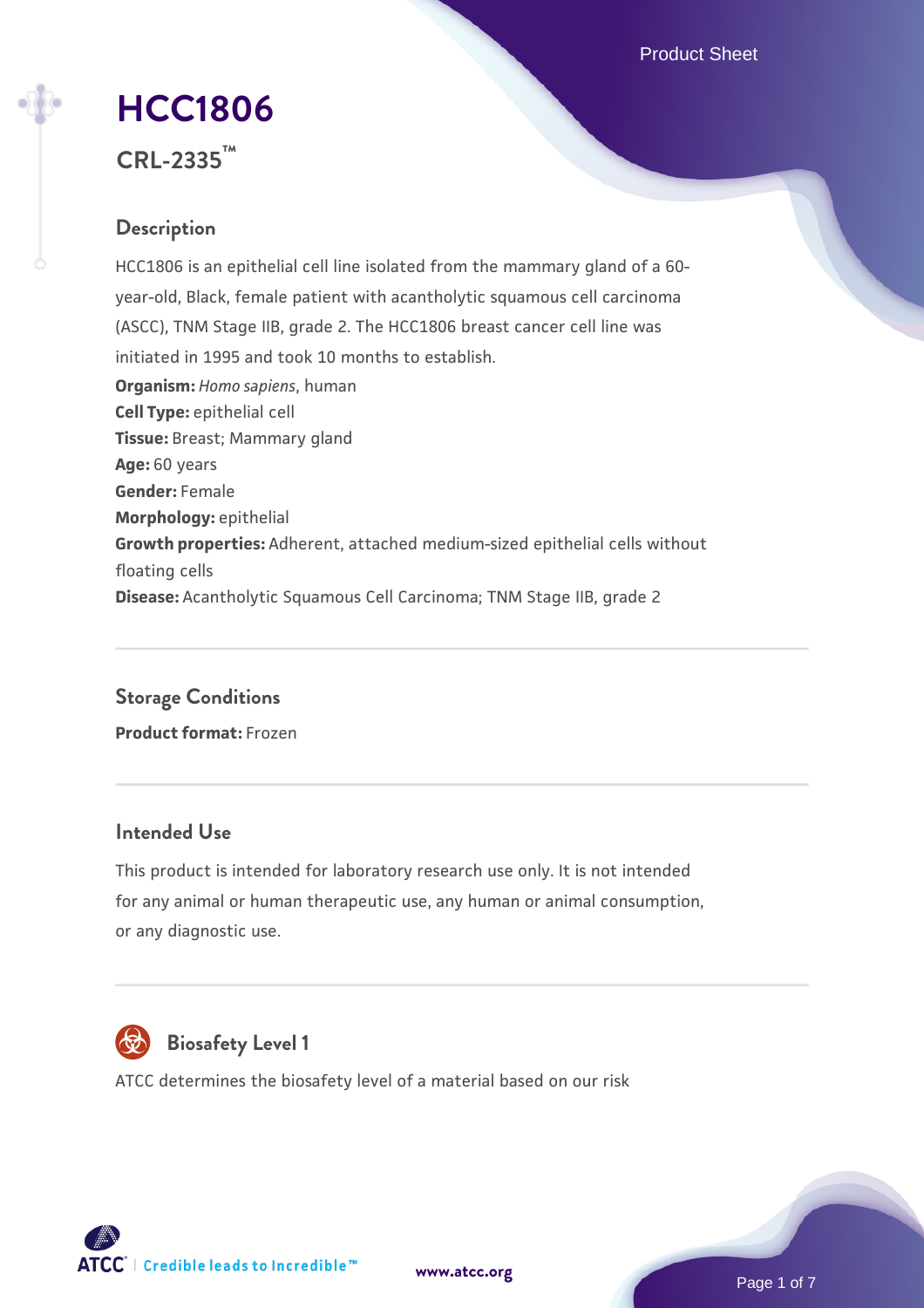assessment as guided by the current edition of *Biosafety in Microbiological and Biomedical Laboratories (BMBL)*, U.S. Department of Health and Human Services. It is your responsibility to understand the hazards associated with the material per your organization's policies and procedures as well as any other applicable regulations as enforced by your local or national agencies.

ATCC highly recommends that appropriate personal protective equipment is always used when handling vials. For cultures that require storage in liquid nitrogen, it is important to note that some vials may leak when submersed in liquid nitrogen and will slowly fill with liquid nitrogen. Upon thawing, the conversion of the liquid nitrogen back to its gas phase may result in the vial exploding or blowing off its cap with dangerous force creating flying debris. Unless necessary, ATCC recommends that these cultures be stored in the vapor phase of liquid nitrogen rather than submersed in liquid nitrogen.

# **Certificate of Analysis**

For batch-specific test results, refer to the applicable certificate of analysis that can be found at www.atcc.org.

### **Growth Conditions**

**Temperature:** 37°C

#### **Handling Procedures**

#### **Unpacking and storage instructions:**

1. Check all containers for leakage or breakage.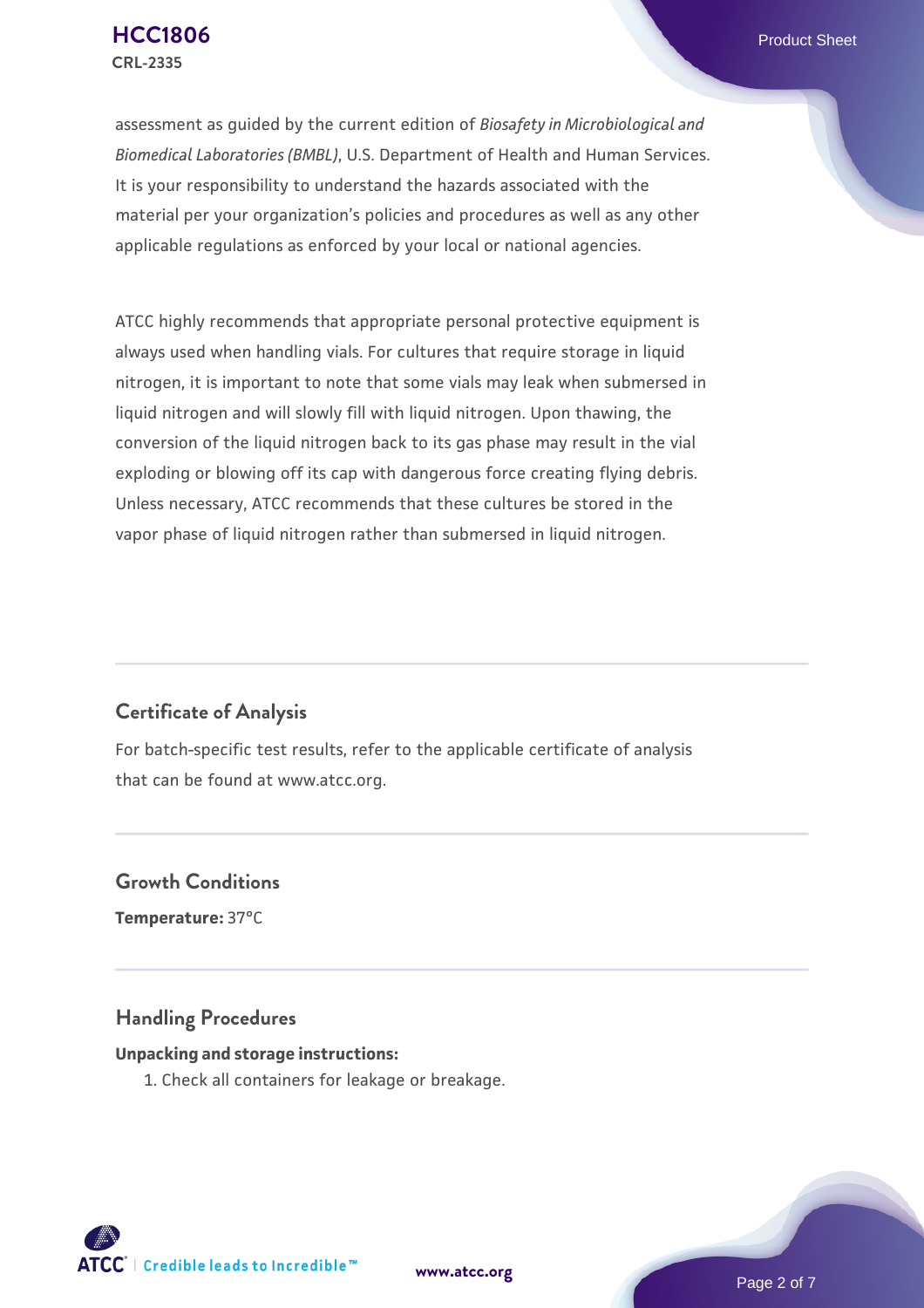**Complete medium:** The base medium for this cell line is ATCC-formulated RPMI-1640 Medium, ATCC [30-2001.](https://www.atcc.org/Products/All/30-2001.aspx) To make the complete growth medium, add the following components to the base medium: fetal bovine serum (ATCC [30-2020\)](https://www.atcc.org/Products/All/30-2020.aspx) to a final concentration of 10%.

**Handling Procedure:** To insure the highest level of viability, thaw the vial and initiate the culture as soon as possible upon receipt. If upon arrival, continued storage of the frozen culture is necessary, it should be stored in liquid nitrogen vapor phase and not at -70°C. Storage at -70°C will result in loss of viability.

- 1. Thaw the vial by gentle agitation in a 37°C water bath. To reduce the  $\,$ possibility of contamination, keep the O-ring and cap out of the water. Thawing should be rapid (approximately 2 minutes).
- 2. Remove the vial from the water bath as soon as the contents are thawed, and decontaminate by dipping in or spraying with 70% ethanol. All of the operations from this point on should be carried out under strict aseptic conditions.
- 3. Transfer the vial contents to a 75 cm<sup>2</sup> tissue culture flask and dilute with the recommended complete culture medium (see the specific batch information for the recommended dilution ratio). It is important to avoid excessive alkalinity of the medium during recovery of the cells. It is suggested that, prior to the addition of the vial contents, the culture vessel containing the complete growth medium be placed into the incubator for at least 15 minutes to allow the medium to reach its normal pH (7.0 to 7.6).
- 4. Incubate the culture at 37°C in a suitable incubator. A 5% CO<sub>2</sub> in air atmosphere is recommended if using the medium described on this product sheet.

**Note:** If it is desired that the cryoprotective agent be removed immediately, or that a more concentrated cell suspension be obtained, centrifuge the cell suspension at approximately 125 x g for 5 to 10 minutes. Discard the supernatant and resuspend the cells with fresh growth medium at the dilution ratio recommended in the specific batch information.

**[www.atcc.org](http://www.atcc.org)**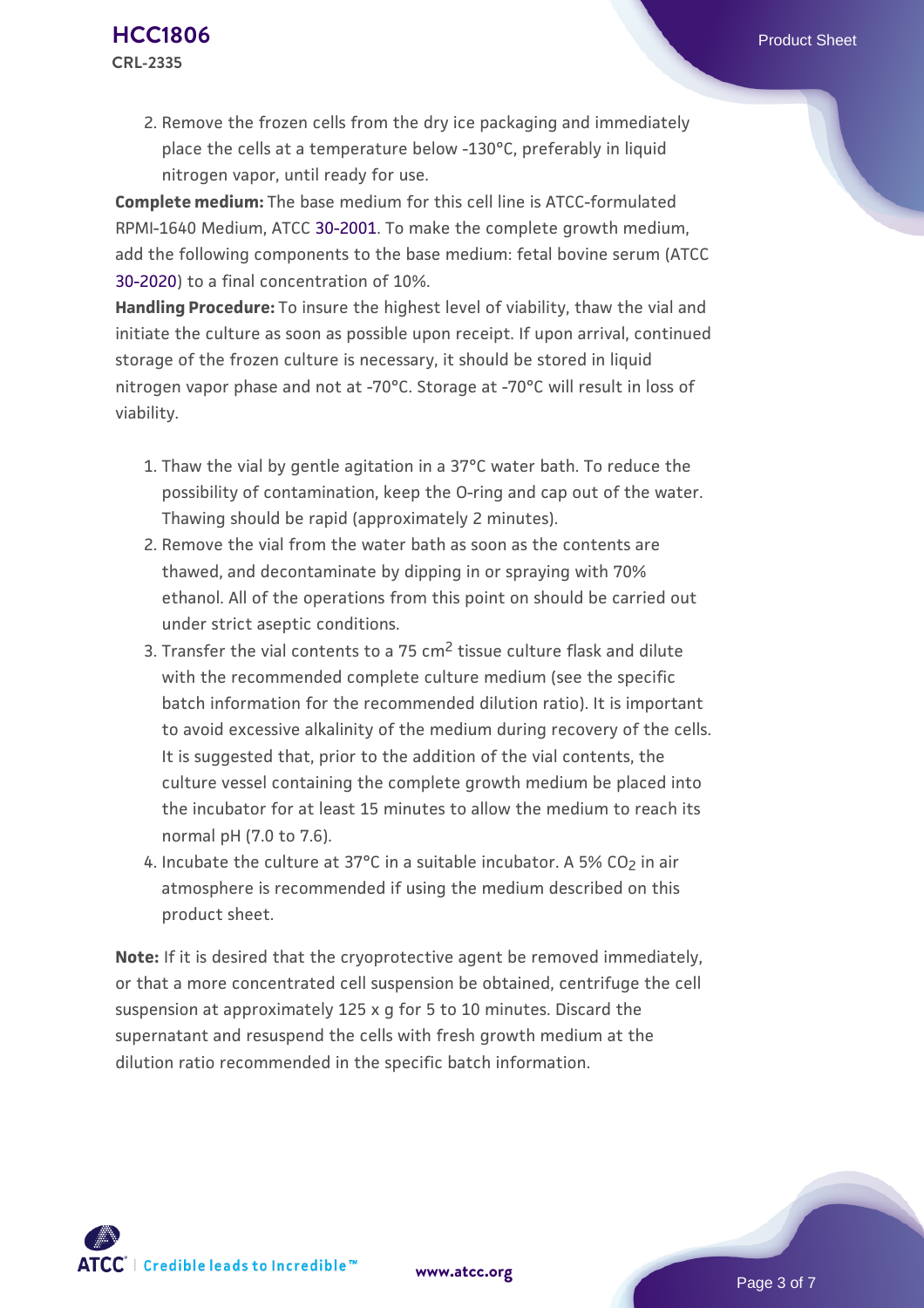**Subculturing procedure:** Volumes used in this protocol are for 75 cm<sup>2</sup> flask: proportionally reduce or increase amount of dissociation medium for culture vessels of other sizes.

- 1. Remove and discard culture medium.
- 2. Briefly rinse the cell layer with 0.25% (w/v) Trypsin-0.53 mM EDTA solution to remove all traces of serum that contains trypsin inhibitor.
- 3. Add 2.0 to 3.0 mL of Trypsin-EDTA solution to flask and observe cells under an inverted microscope until cell layer is dispersed (usually within 5 to 15 minutes).

**Note**: To avoid clumping do not agitate the cells by hitting or shaking the flask while waiting for the cells to detach. Cells that are difficult to detach may be placed at 37°C to facilitate dispersal.

- Add 6.0 to 8.0 mL of complete growth medium and aspirate cells by 4. gently pipetting.
- 5. Add appropriate aliquots of the cell suspension to new culture vessels.
- 6. Incubate cultures at 37°C

#### **Subculture Ratio:** 1:2 to 1:4

**Medium Renewal:** Every 2 to 3 days.

**Note**: For more information on enzymatic dissociation and subculturing of cell lines consult Chapter 10 in **Culture of Animal Cells, a manual of Basic Technique** by R. Ian Freshney, 3rd edition, published by Alan R. Liss, N.Y., 1994.

**Reagents for cryopreservation:** Complete growth medium supplemented with 5% (v/v) DMSO (ATCC 4-X)

# **Material Citation**

If use of this material results in a scientific publication, please cite the material in the following manner: HCC1806 (ATCC CRL-2335)

# **References**

References and other information relating to this material are available at

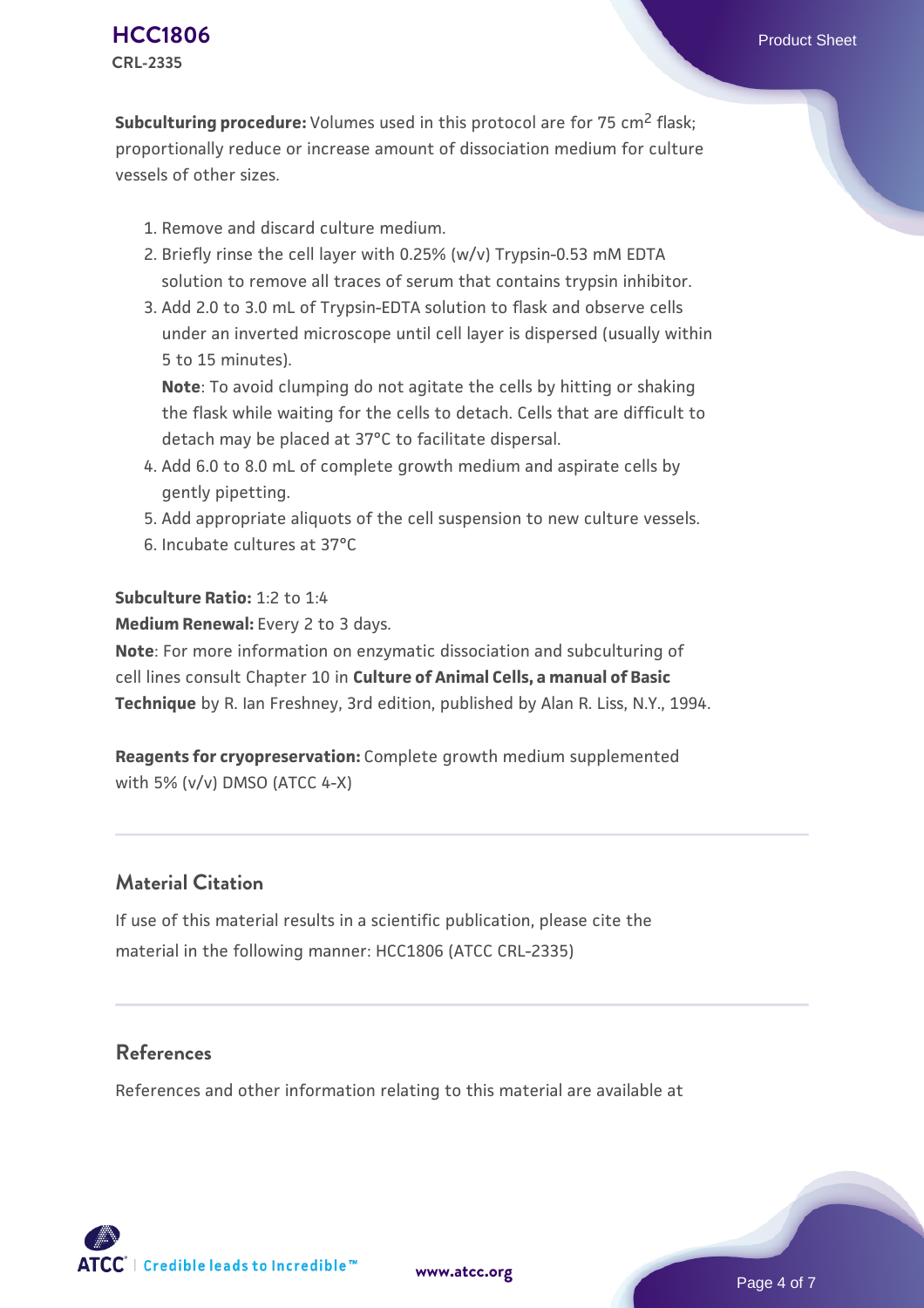**[HCC1806](https://www.atcc.org/products/crl-2335)** Product Sheet **CRL-2335**

www.atcc.org.

#### **Warranty**

The product is provided 'AS IS' and the viability of ATCC® products is warranted for 30 days from the date of shipment, provided that the customer has stored and handled the product according to the information included on the product information sheet, website, and Certificate of Analysis. For living cultures, ATCC lists the media formulation and reagents that have been found to be effective for the product. While other unspecified media and reagents may also produce satisfactory results, a change in the ATCC and/or depositor-recommended protocols may affect the recovery, growth, and/or function of the product. If an alternative medium formulation or reagent is used, the ATCC warranty for viability is no longer valid. Except as expressly set forth herein, no other warranties of any kind are provided, express or implied, including, but not limited to, any implied warranties of merchantability, fitness for a particular purpose, manufacture according to cGMP standards, typicality, safety, accuracy, and/or noninfringement.

#### **Disclaimers**

This product is intended for laboratory research use only. It is not intended for any animal or human therapeutic use, any human or animal consumption, or any diagnostic use. Any proposed commercial use is prohibited without a license from ATCC.

While ATCC uses reasonable efforts to include accurate and up-to-date information on this product sheet, ATCC makes no warranties or representations as to its accuracy. Citations from scientific literature and patents are provided for informational purposes only. ATCC does not warrant that such information has been confirmed to be accurate or complete and



**[www.atcc.org](http://www.atcc.org)**

Page 5 of 7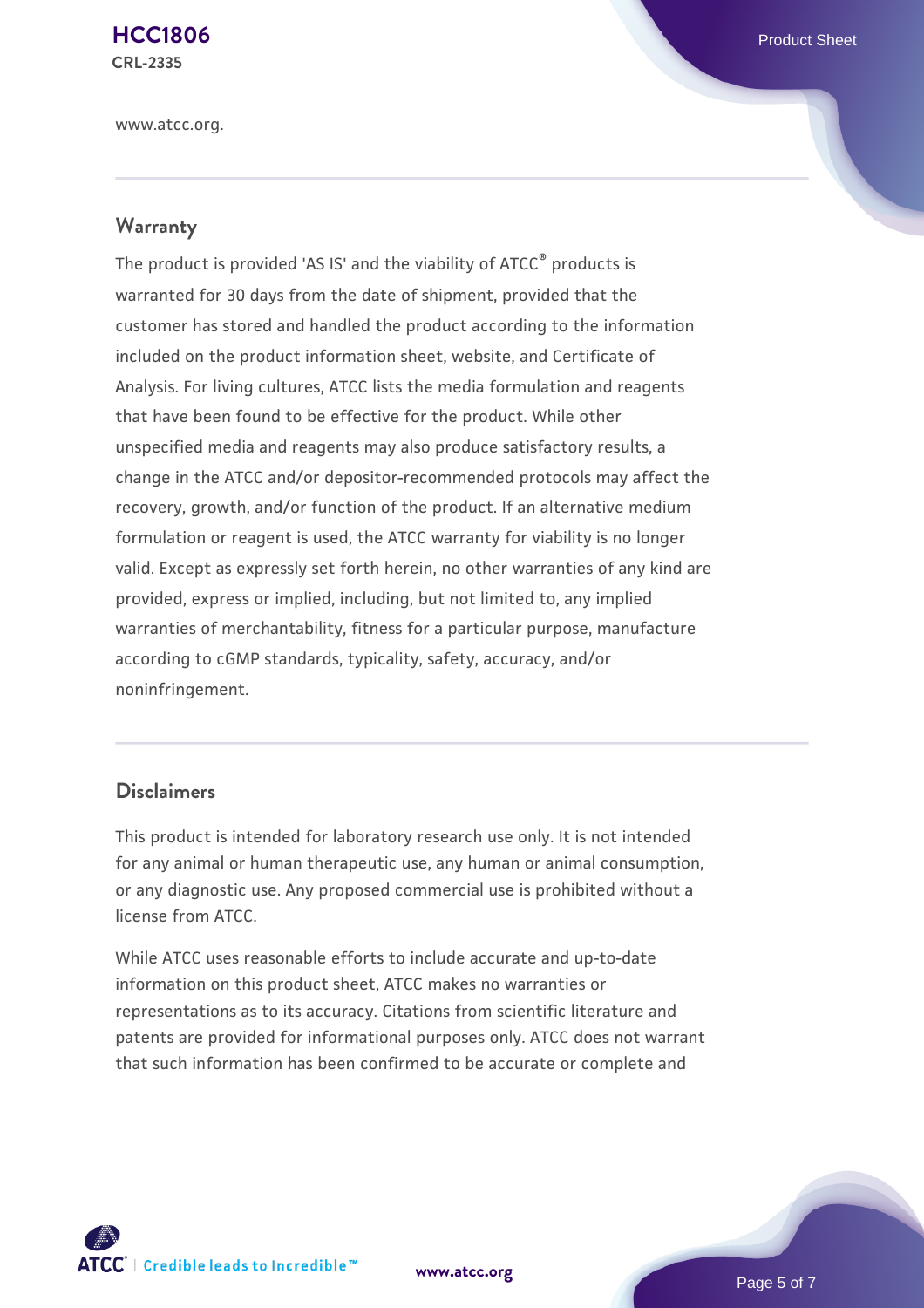the customer bears the sole responsibility of confirming the accuracy and completeness of any such information.

This product is sent on the condition that the customer is responsible for and assumes all risk and responsibility in connection with the receipt, handling, storage, disposal, and use of the ATCC product including without limitation taking all appropriate safety and handling precautions to minimize health or environmental risk. As a condition of receiving the material, the customer agrees that any activity undertaken with the ATCC product and any progeny or modifications will be conducted in compliance with all applicable laws, regulations, and guidelines. This product is provided 'AS IS' with no representations or warranties whatsoever except as expressly set forth herein and in no event shall ATCC, its parents, subsidiaries, directors, officers, agents, employees, assigns, successors, and affiliates be liable for indirect, special, incidental, or consequential damages of any kind in connection with or arising out of the customer's use of the product. While reasonable effort is made to ensure authenticity and reliability of materials on deposit, ATCC is not liable for damages arising from the misidentification or misrepresentation of such materials.

Please see the material transfer agreement (MTA) for further details regarding the use of this product. The MTA is available at www.atcc.org.

#### **Copyright and Trademark Information**

© ATCC 2021. All rights reserved. ATCC is a registered trademark of the American Type Culture Collection.

#### **Revision**

This information on this document was last updated on 2022-03-13

# **Contact Information**